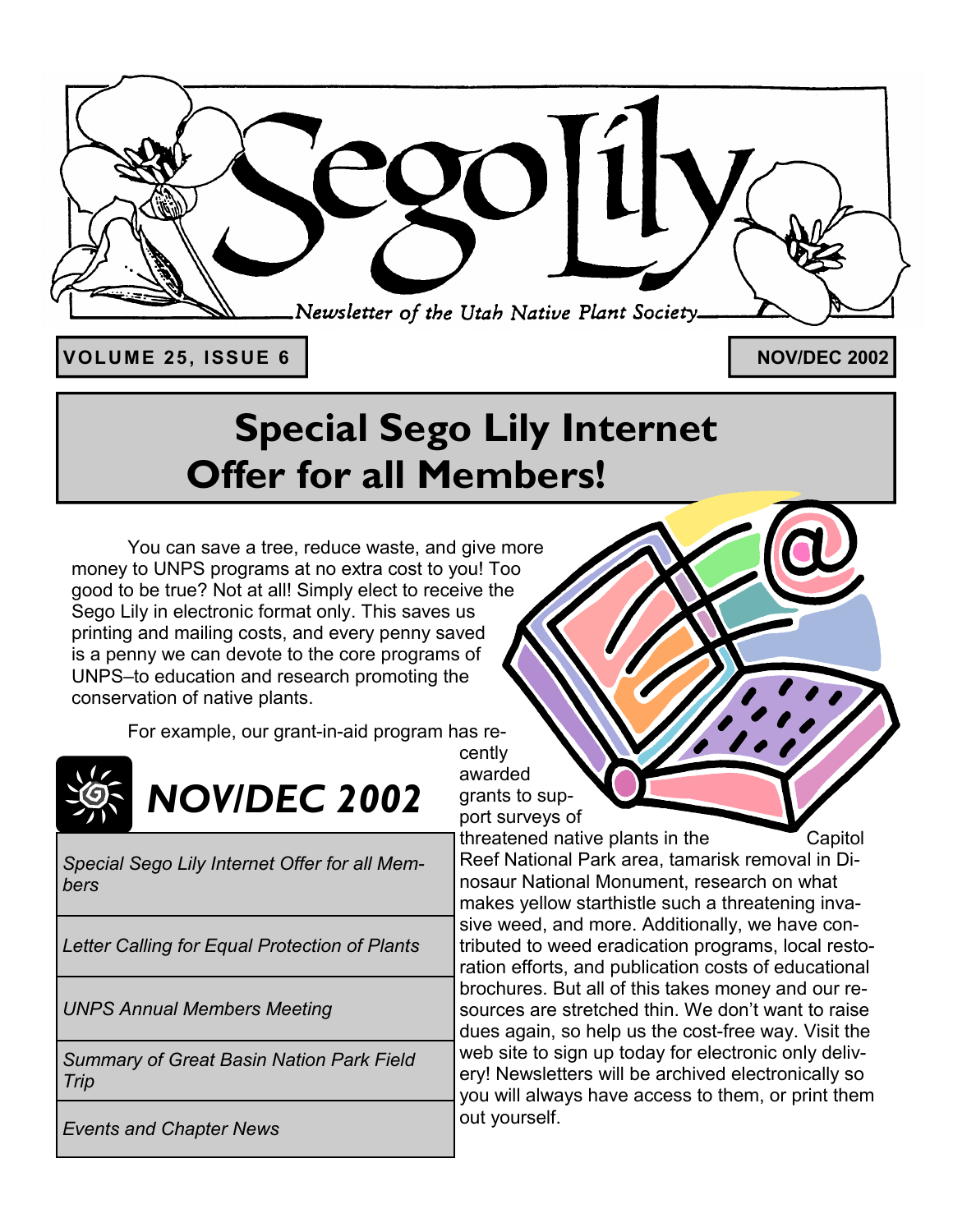# **Letter Calling for Equal Protection of Plants**

The Utah Native Plant Society is signatory to the following "open" letter which is a part of the Equal Protection for *Plants Campaign initiated by the California Native Plant Society. This letter has been included as in the appendix of a 2002 publication referenced below.* 

#### **Open Letter calling for Equal Protection for Plants under the Federal Endangered Species Act, June 24, 1999**

 Plants and animals contribute equally to the stability, health, and functions of the ecosystems on which we all depend for survival. However, plants and animals are not treated equally under the Federal Endangered Species Act.

 Federally listed plant species are among the rarest and most imperiled species in our nation. But although the Federal Endangered Species Act prohibits the unauthorized destruction or even harm of Federally listed animals everywhere they occur, it allows many listed plants to be killed, without limit, on non-Federal lands, except in restricted circumstances.\* In fact, some plant species can be knowingly driven to extinction without violating the Federal Act.

 Lesser protection for plants is unsupportable biologically. It disregards our current understanding that plants and animals are inextricably intertwined in the structure and functioning of healthy ecosystems.

 Unless plant species are protected from extinction as vigorously as animals, efforts to conserve biological diversity will inevitably fail. Plants and animals depend upon each other for food, habitat, indeed for their very survival. We cannot arbitrarily pick only one kingdom to protect. Ecosystems cannot survive with only one group or the other.

 For these reasons, the undersigned organizations urge that the Federal Endangered Species Act be amended to provide the same protection for plants that it currently provides for animals through all of its policies, programs, and penalties.

> Signed (as of June 20, 2002), 1. National Parks and Conservation Association, Washington DC 2. Natural Resources Defense Council, Washington, DC 3. American Lands Alliance, Washington DC 4. Endangered Habitats League, San Diego, CA 5. Endangered Species Coalition, Washington DC 6. Sierra Nevada Forest Protection Campaign, Sacramento, CA 7. Pacific Rivers Council, Portland, Or 8. California Botanical Society, Sacramento, CA 9. Oregon Natural Resources Council Action, Eugene, OR 10. Sequoia Forest Alliance, Weldon, CA 11. Safe Alternatives for our Forest Environment, Hayfork, CA 12. Cold Mountain, Cold Rivers, Missoula MT 13. Forest Issues Group, Grass Valley, CA 14. Center for Sierra Nevada Conservation, Georgetown, CA 15. Whidbey Environmental Action Network, Seattle, WA 16. Oregon Natural Desert Association, Portland, OR 17. Grassroots Environmental Effectiveness Network, Washington DC 18. Center for Biological Diversity, Tuscon, AZ 19. Society for Conservation Biology 20. Student Environmental Action Coalition, Normal Il 21. Defenders of Wildlife, Washington DC 22. John Wesley Powell Audubon Society, Normal IL 23. US PIRG, Washington DC 24. Florida Native Plant Society 25. Native Plant Society of Oregon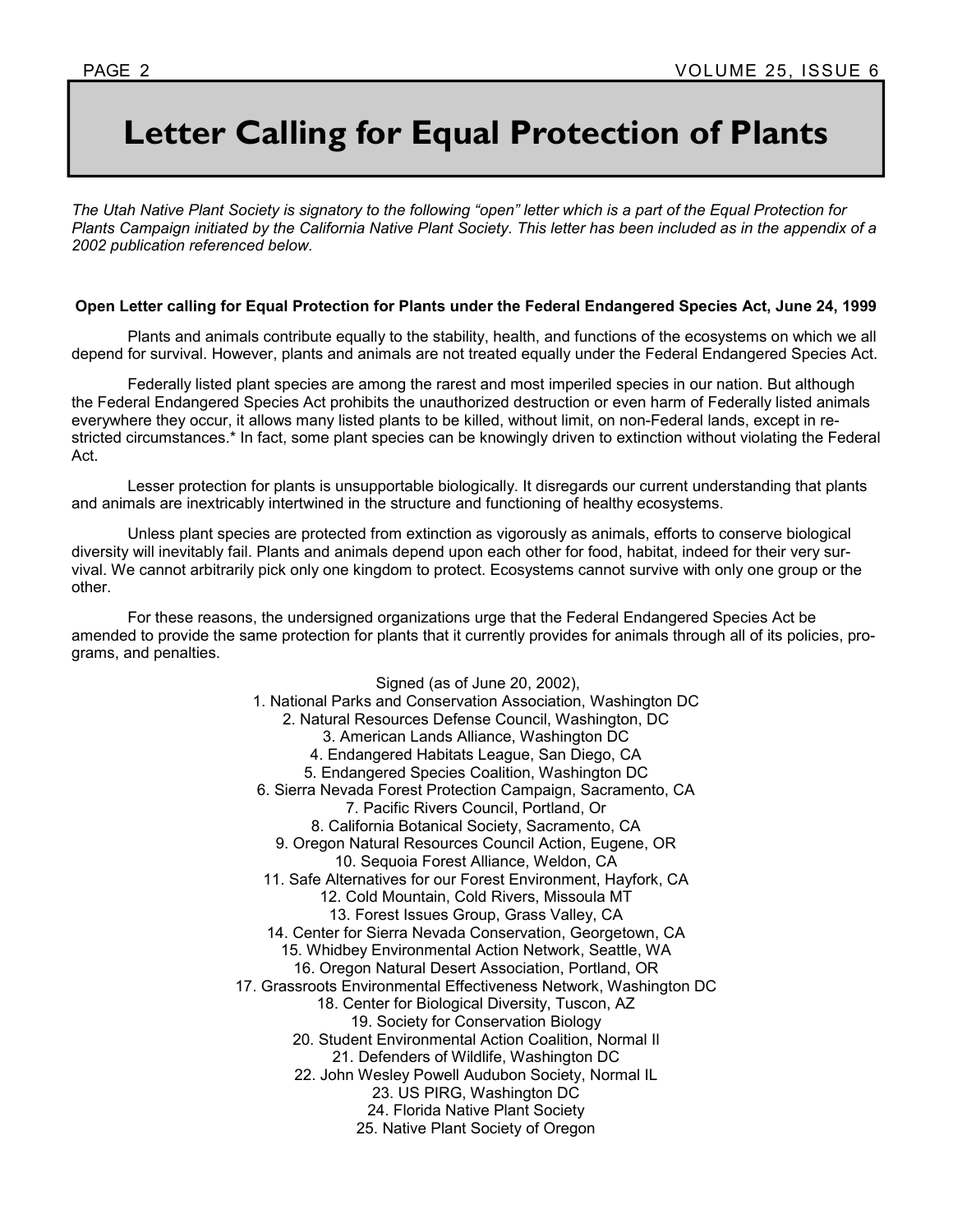26. Texas Committee on Natural Resources (TCONR) 27. Washington Native Plant Society 28. Southern California Botanists 29. Indiana Native Plant and Wildflower Society 30. The Wilderness Society, Washington DC 31. The Sierra Club, Washington DC 32. Friends of Georgia, Inc., Stone Mountain, GA 33. North Carolina Wild Flower Preservation Society 34. Botanical Society of America 35. Society for Conservation Biology, Missouri Chapter 36. T&E Inc., Cortaro, Arizona 37. Utah Native Plant Society

 \*Section 9 (a) (1) of the ESA (16 U.S.C. ß 1531 et seq.) gives animals full protection from destruction "within the United States or the territorial sea of the United States" or "upon the high seas." But Section 9 (a) (2) (B) of the ESA prohibits destruction of Federally listed plant species only on "areas under Federal jurisdiction." Plants also cannot be killed in knowing violation of state law, while trespassing, or in violation of Section 7 of the ESA which governs Federal agency actions.

 Therefore, listed plants are only protected (1) on Federal lands or during activities that are funded, permitted, or carried out by a Federal agency and are therefore under Federal jurisdiction, or (2) in the unlikely event that it can be proved that they are destroyed in knowing violation of state law or during trespassing. Logging, housing development, mining, and other activities may all kill unlimited numbers of Federally listed plants, even cause extinction of a species, as long as the destruction does not meet these conditions.

The foregoing was excerpted from an appendix in the following publication: Roberson, E.B. 2002. Barriers to Native Plant Conservation in the United States: funding, staffing, law. Native Plant Conservation Campaign, California Native Plant Society, Sacramento, CA and Center for Biological Diversity, Tucson, AZ

For more information contact the Native Plant Conservation Campaign c/o California Native Plant Society, 1722 J. St., Suite 17, Sacramento CA 95814. Emily B. Roberson, Ph.D., Project Director. Phone: 415.970.0394. Fax: 916.447.2727. EMILYR@cnps.org. Web: www.cnps.org, www.biologicaldiversity.org

# **UNPS ANNUAL MEMBERS MEETING!**

## **New World Pot Luck Dinner &**

## **Election of Directors**

**Bill King will present "Stalking the Wild Penstemon of Southern Utah"** 

**Friday November 22, 2002, 6:30 pm** 

**Sugarhouse Garden Center, 1602 E 2100 S Salt Lake City** 

**For more info call Bill 801-582-0432**

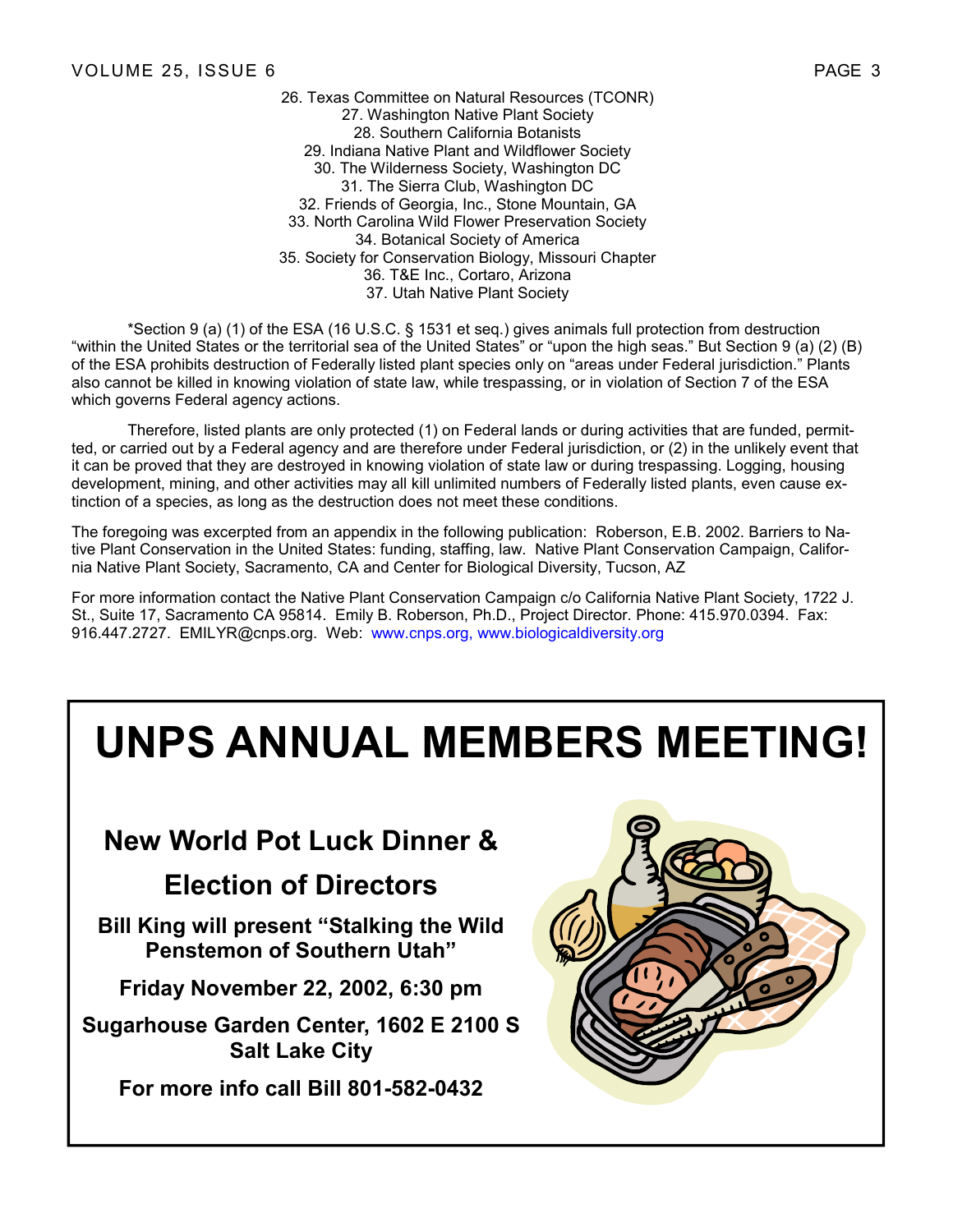# **Summary of Great Basin National Park Field Trip**

#### *August 10-11, 2002*

#### *David Wallace, Cache UNPS*

I couldn't resist the chance for a fieldtrip to Great Basin National Park. It's been too long since I visited this wonderful place, and it was my last opportunity for an outing before school started. Things turned out even better than expected, with good weather, great company, and an outstanding natural experience.

 Bill King, UNPS Conservation Committee Chairman, organized the event as a joint activity with the Wasatch Rock Garden Society. Bill emailed a meticulous set of instructions, with travel and accommodation information and details about the planned activities. The trip was bound to be a success with such careful planning! Thirteen people participated: Bea Mayes, Park



City; Bob and Judy Johnson, Kaysville; Jeff Brimley, Bountiful; Thel and Wendy Noyes, Layton; Richard Jonas, Salt Lake City; Nancy Forest, Salt Lake; Dick Van Reyper, Park City; Kees Jan van Zwienen, Alblasserdam, Netherlands; Dave Wallace, Logan; and Bill and Cathy King, Salt Lake City.



It's a long drive from Logan, and it was late Friday night when I finally arrived at the 10,000 ft. elevation Wheeler Peak Campground. There were no available campsites, but fortunately Bill and Cathy left enough room to park behind their car. Most of the participants camped here, a good way to avoid the valley heat and to get a head start on high-elevation acclimatization.

 The next morning everyone met for a hike to the famous bristlecone pine forest. Interpretive signs along the trail explained how re-

searchers use an incremental borer to determine the age of the trees, and the age was provided for several individual trees. Most of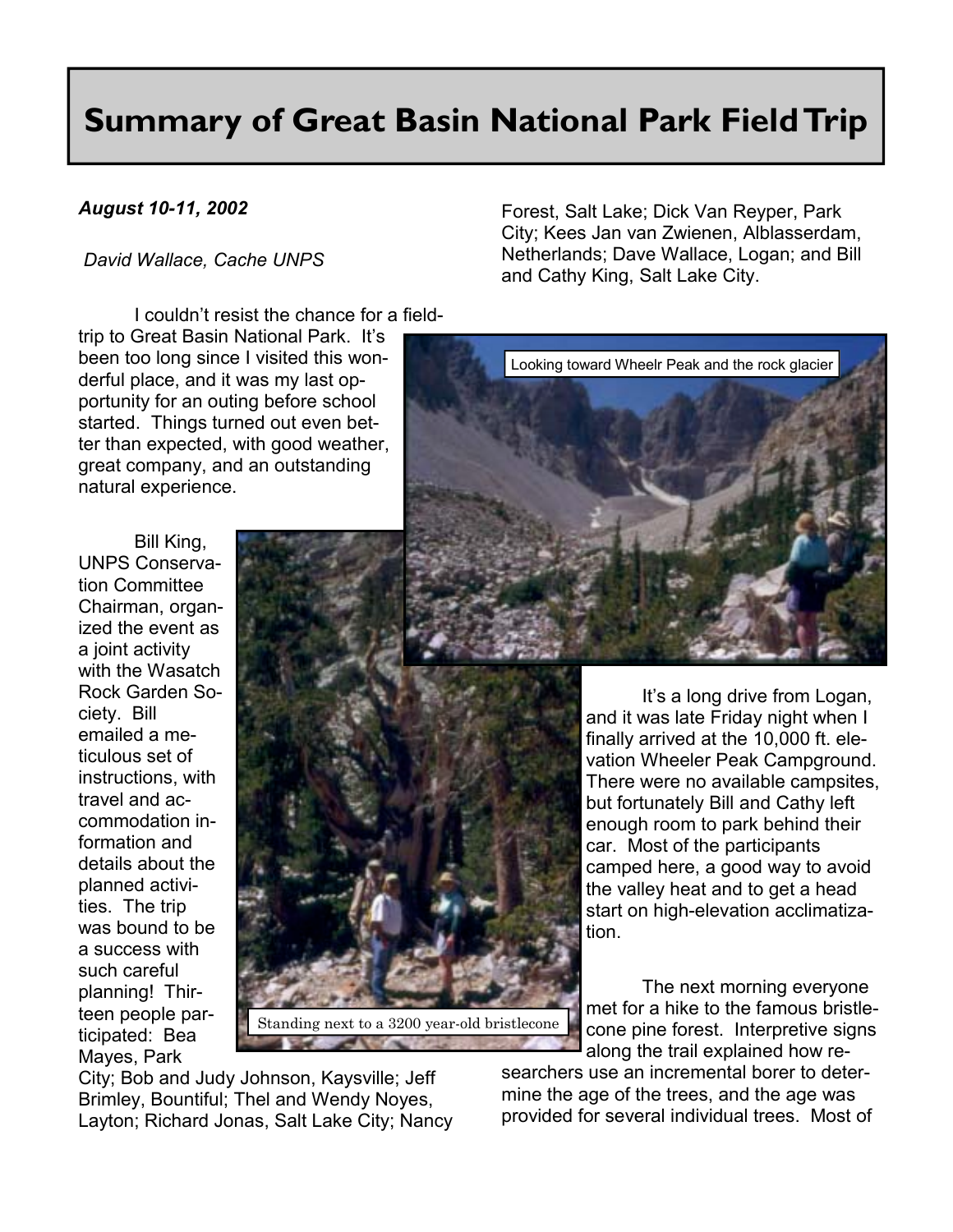the group continued up the trail to the rock glacier at the base of Wheeler Peak.

 This area is famous as the location of the oldest living tree, a 5000 year-old bristlecone pine known as Prometheus. In 1964, a researcher cut the tree down and sliced it into pieces to get an accurate count of the rings.

come back in July next time?). We also stopped at the visitors' center before leaving the Park. In past years, a slab from Prometheus was mounted anonymously and inconspicuously a wall. It was a pleasant surprise to see it prominently displayed as the showpiece of the center's main exhibit.

The U.S. Park Service doesn't advertise the location, but the 1965 journal article shows where it is $^1$ .

 It was a rough scramble over the boulders, but we found Prometheus without too much trouble. The stump and other pieces looked much the same as when I last saw them in 1989, but there was evidence of some recent (but minor) souvenir collecting. It's depressing



Fox 2. Northeast face of Wheeler Peak. Forested area is upper half of the bristlecone pine stand. WPN-114 site is circled. U. S. Forest Service photo.

year-old tree was cut down in 1964, bristlecone pines were known as *Pinus aristata*. In 1970, D.K. Bailey named the "Great Basin<sup>"</sup> bristlecone pine *Pinus longaeva*, to distinguish it from the "Rocky Mountain" bristlecone pine, still known as *P. aristata<sup>2</sup> . P. longaeva* is geographically separate, and it has significant morphological differences. The most obvious difference is the needles. *P. aristata* usually has white exudations of resin on the needles, yet the needles of *P. longaeva*

When the 5000

to see these pathetic remains, when we could have been admiring the oldest living tree on earth instead.

 After the hike, we all met back at the campground for a potluck dinner. The next morning, several of us hiked to the nearby lakes. There was evidence of a spectacular display of Parry's Primrose along the creek, but it was too late in the season (maybe we'll are shiny and green. You can usually see this "dandruff" on the needles of the P. *aristata* bristlecone pines found in the nursery trade.

 Scientists named the 5000 year-old tree "Prometheus" several years before it was cut down, and we now know it was 2000 years older than any other tree in the area. In 1964, an incremental borer was used to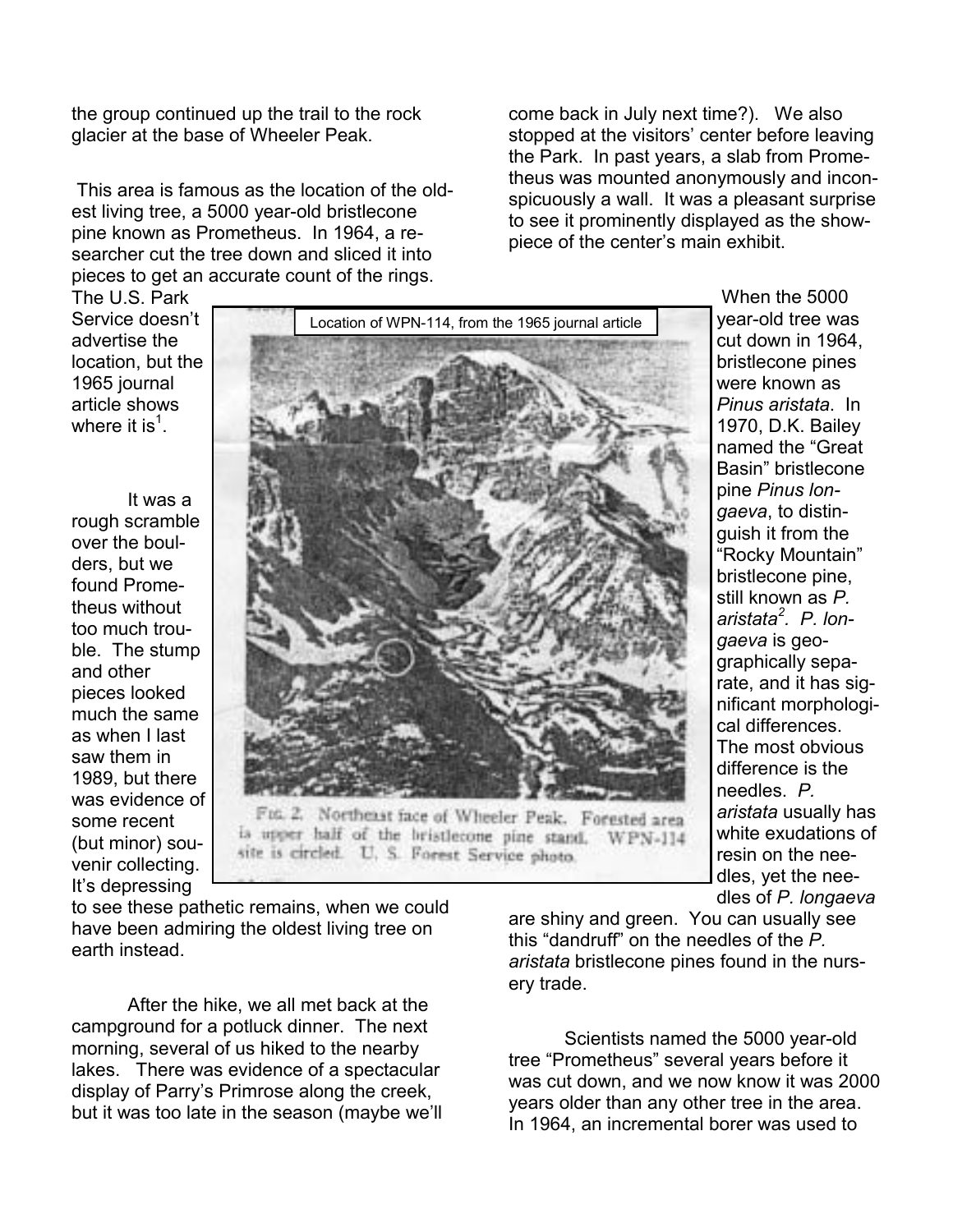help find the oldest tree at Wheeler Peak. When the researcher encountered difficulty accurately establishing its age, he successfully petitioned the

1. Bailey, D.K. "Phytogeography and Taxonomy of Pinus Subsection Balfourianae." *Annals of the Missouri Botanical Garden* 57 (1970) 210-

Cohen, Michael P. *A Garden of Bristlecones: Tales of Change in the Great Basin*. Reno: University of Nevada Press,

Forest Service to cut down the tree he called "WPN-114î. He greatly understates the significance of this action in his 1965 journal article: "To facilitate compilation of a long-term tree-ring chronology



for the Wheeler Peak area, one of the larger living bristlecone pines was sectioned."

I've often condemned the perpetrator of this unfortunate deed, but there are other cases where researchers have ìcollectedî unique specimens in the name of science. Michael P. Cohen in *A Garden of Bristlecones* claims a benefit resulted from the felling of Prometheus. Cohen says the scientific discoveries were "less powerful as arguments for reserving bristlecone groves than the controversy surrounding the cutting of WPN-114 " because that event was used by writers to attack the Forest Service and to plead for preservation. In other words, the cutting of Prometheus helped to preserve the bristlecone pines and to establish Great Basin National Park.



References:

Currey, Donald R. "An Ancient Bristlecone Pine Stand in Eastern Nevada" *Ecology*, 46 (1965): 564-66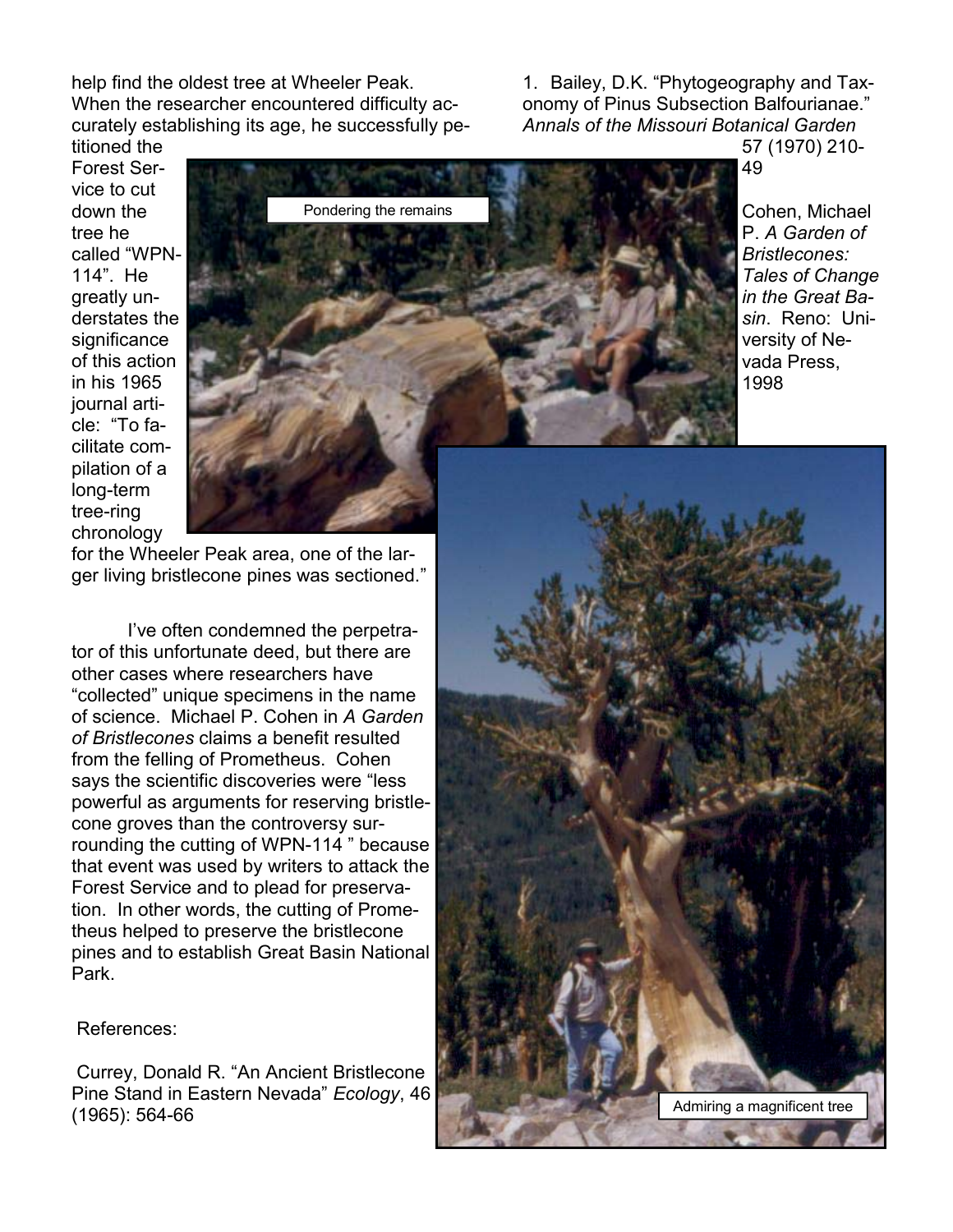

# **Events and Chapter News**

## **"Inspired by Nature" talk at Red Butte Gardens**

Marcia Tatroe will give a talk on Friday, November 1, 2002 at Red Butte Gardens at 7 PM. Her lecture is entitled "Inspired by Nature - Gardens that reflect the Intermountain Beauty" Marcia is a horticulturist, designer and author from Denver Colorado. \$5 for UNPS members \$7 for nonmembers.

For a complete list of seminar titles and abstracts, please see the website

(www.usu.edu/ecology/eco-cntr.htm)

**November 20-21, 2002:** Jayne Belnap, U.S. Geological Survey, Moab, Utah.

**December 4-5, 2002:** Steve Polasky, Department of Ecological/Environmental Economics, University of Michigan

**January 15-16, 2003:** Nancy Grimm, Department of Biology, Arizona State University

### **USU Ecology Center Seminars**

All seminars will be held in the Natural Resources Building Room 105, Utah State University. Each speaker will give two seminars: Wednesday: 6-7PM, Thursday: 3-4PM.